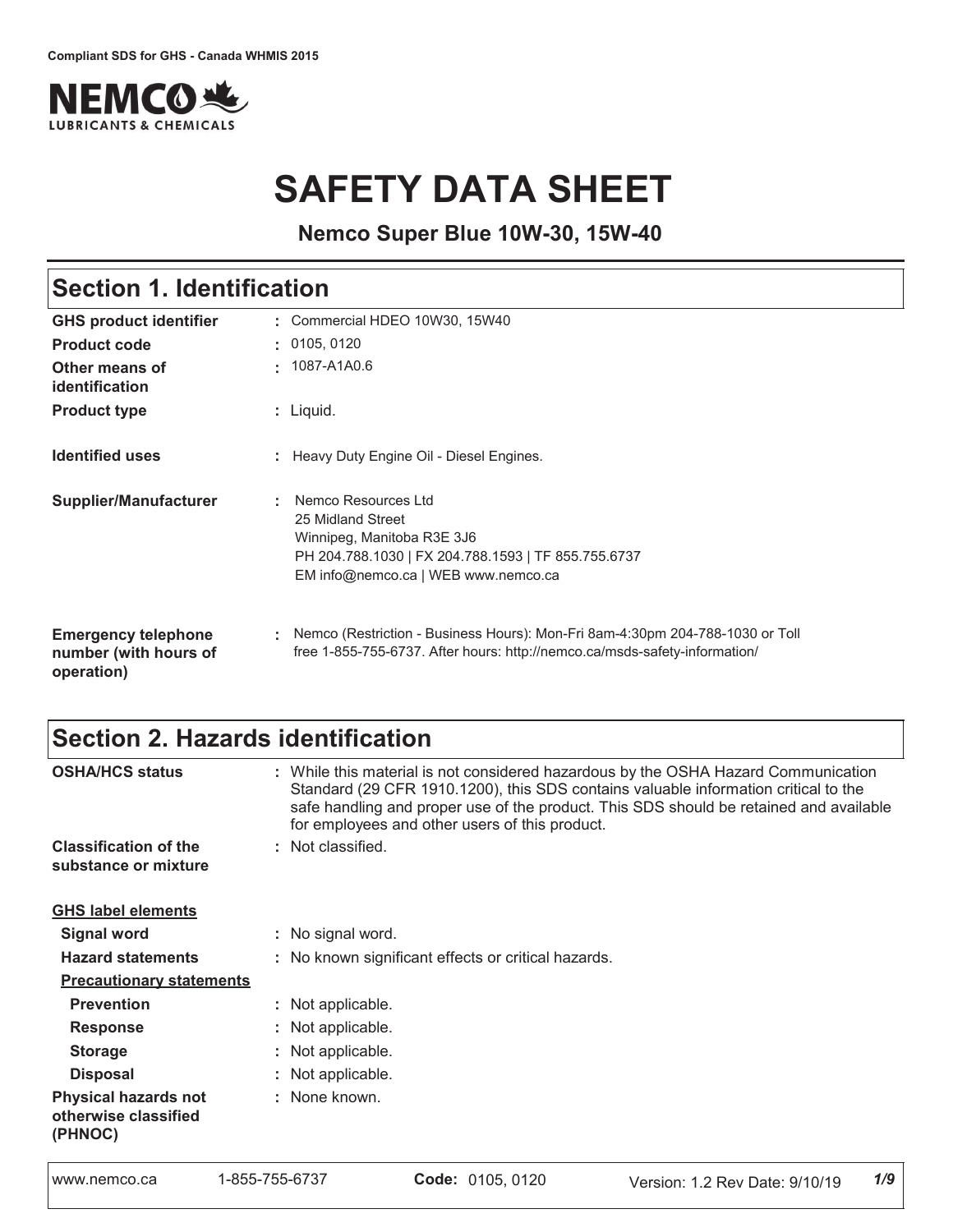

### **Section 2. Hazards identification**

| <b>Health hazards not</b> |  |
|---------------------------|--|
| otherwise classified      |  |
| (HHNOC)                   |  |

: None known.

# Section 3. Composition/information on ingredients

| Substance/mixture | : Mixture           |
|-------------------|---------------------|
| Other means of    | : Diesel Engine Oil |
| identification    |                     |

#### **CAS number/other identifiers**

| <b>CAS</b> number   | : Not applicable. |
|---------------------|-------------------|
| <b>Product code</b> | : 0105, 0120      |

| Ingredient name                                           | $\frac{0}{0}$ | <b>CAS number</b> |
|-----------------------------------------------------------|---------------|-------------------|
| Distillates (petroleum), solvent-refined heavy paraffinic | $\ge$ 5 - ≤10 | 64741-88-4        |

Any concentration shown as a range is to protect confidentiality or is due to batch variation.

There are no additional ingredients present which, within the current knowledge of the supplier and in the concentrations applicable, are classified as hazardous to health or the environment and hence require reporting in this section.

Occupational exposure limits, if available, are listed in Section 8.

### **Section 4. First aid measures**

#### Description of necessary first aid measures

| Eye contact         | : Immediately flush eyes with plenty of water, occasionally lifting the upper and lower<br>eyelids. Check for and remove any contact lenses. Get medical attention if irritation<br>occurs. |
|---------------------|---------------------------------------------------------------------------------------------------------------------------------------------------------------------------------------------|
| <b>Inhalation</b>   | : Remove victim to fresh air and keep at rest in a position comfortable for breathing. Get<br>medical attention if symptoms occur.                                                          |
| <b>Skin contact</b> | : Flush contaminated skin with plenty of water. Get medical attention if symptoms occur.                                                                                                    |
| Ingestion           | : If material has been swallowed, do not induce vomiting. Get medical attention<br>immediately.                                                                                             |

#### Most important symptoms/effects, acute and delayed

#### **Potential acute health effects**

| Eye contact                  | : No known significant effects or critical hazards.                                   |
|------------------------------|---------------------------------------------------------------------------------------|
| <b>Inhalation</b>            | : No known significant effects or critical hazards.                                   |
| <b>Skin contact</b>          | : No known significant effects or critical hazards.                                   |
| Ingestion                    | : No known significant effects or critical hazards.                                   |
| Over-exposure signs/symptoms |                                                                                       |
| Eye contact                  | : Adverse symptoms may include the following: pain or irritation, watering, redness.  |
| <b>Inhalation</b>            | : Adverse symptoms may include the following: respiratory tract irritation, coughing. |
| <b>Skin contact</b>          | : Adverse symptoms may include the following: irritation, redness.                    |
| Ingestion                    | : No known significant effects or critical hazards.                                   |
|                              |                                                                                       |

#### Indication of immediate medical attention and special treatment needed, if necessary

| Notes to physician         |                          | quantities have been ingested or inhaled. | : Treat symptomatically. Contact poison treatment specialist immediately if large |
|----------------------------|--------------------------|-------------------------------------------|-----------------------------------------------------------------------------------|
| <b>Specific treatments</b> | : No specific treatment. |                                           |                                                                                   |
| www.nemco.ca               | 1-855-755-6737           | Code: 0105, 0120                          | Version: 1.2 Rev Date: 9/10/19                                                    |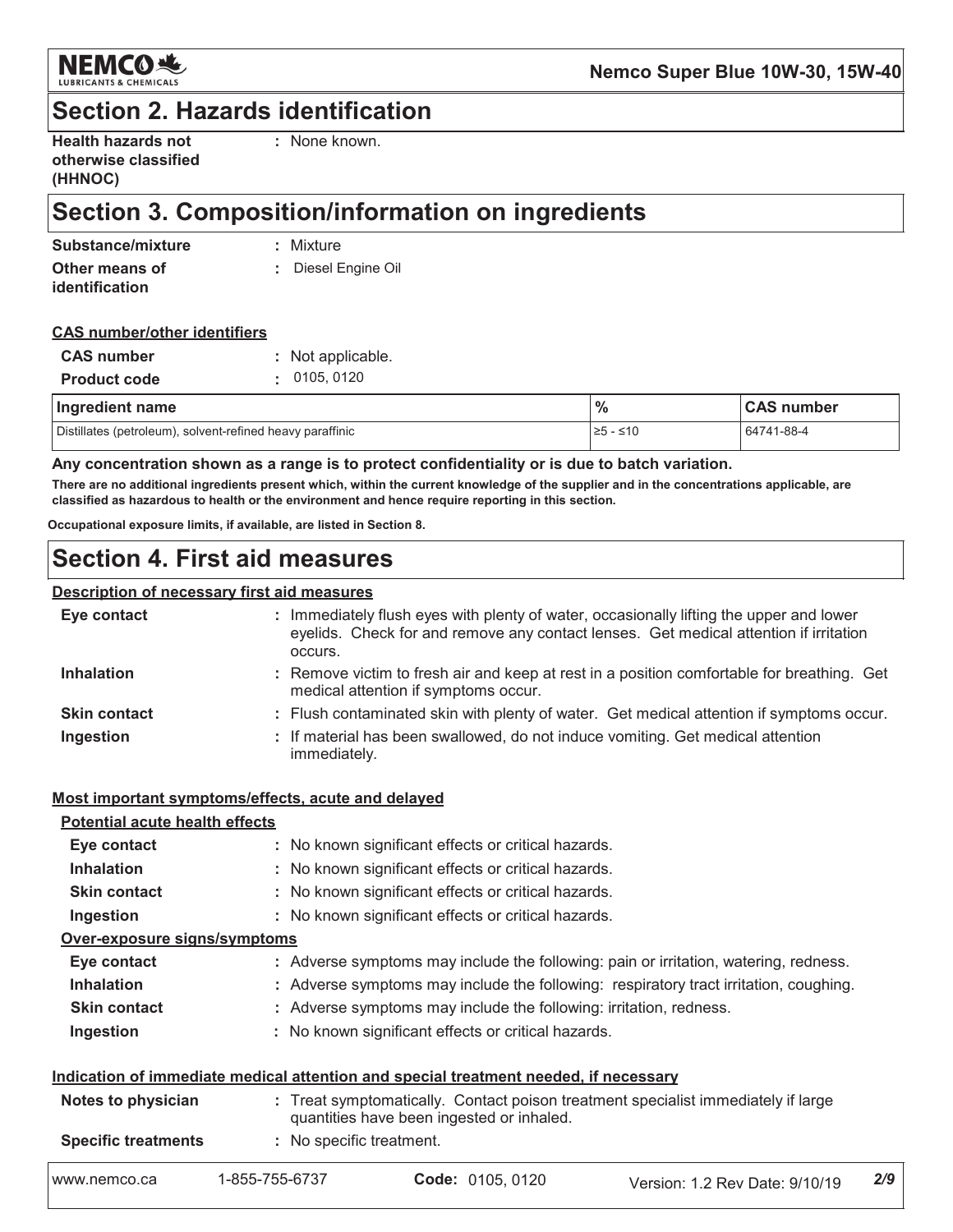

### **Section 4. First aid measures**

**Protection of first-aiders** : No special protection is required.

See toxicological information (Section 11)

# **Section 5. Fire-fighting measures**

| <b>Extinguishing media</b>                               |                                                                                                                                                |
|----------------------------------------------------------|------------------------------------------------------------------------------------------------------------------------------------------------|
| Suitable extinguishing<br>media                          | : Use water spray to cool fire exposed surfaces and to protect personnel. Foam, dry<br>chemical or water spray (fog) to extinguish fire.       |
| Unsuitable extinguishing<br>media                        | : None known.                                                                                                                                  |
| <b>Specific hazards arising</b><br>from the chemical     | : Toxic fumes gases or vapors may evolve on burning.                                                                                           |
| <b>Hazardous thermal</b><br>decomposition products       | : No specific data.                                                                                                                            |
| <b>Special protective actions</b><br>for fire-fighters   | : When fighting fires wear full turnout gear and self contained breathing apparatus. Water<br>may cause splattering. Material floats on water. |
| <b>Special protective</b><br>equipment for fire-fighters | : Not applicable.                                                                                                                              |

# **Section 6. Accidental release measures**

|                                                       | Personal precautions, protective equipment and emergency procedures                                                                                                                                                                         |
|-------------------------------------------------------|---------------------------------------------------------------------------------------------------------------------------------------------------------------------------------------------------------------------------------------------|
| For non-emergency<br>personnel                        | : Put on appropriate personal protective equipment.                                                                                                                                                                                         |
|                                                       | For emergency responders : If specialized clothing is required to deal with the spillage, take note of any information in<br>Section 8 on suitable and unsuitable materials. See also the information in "For non-<br>emergency personnel". |
| <b>Environmental precautions</b>                      | : Avoid dispersal of spilled material and runoff and contact with soil, waterways, drains<br>and sewers. Inform the relevant authorities if the product has caused environmental<br>pollution (sewers, waterways, soil or air).             |
| Methods and materials for containment and cleaning up |                                                                                                                                                                                                                                             |
| <b>Spill</b>                                          | : Contain with dikes or absorbent to prevent migration to sewers/streams. Take up small                                                                                                                                                     |

### absorbent. May require excavation of severely contaminated soil. **Section 7. Handling and storage**

#### **Precautions for safe handling**

| <b>Protective measures</b>                | : Put on appropriate personal protective equipment (see Section 8). Do not get in eyes or<br>on skin or clothing. Do not breathe vapor or mist. Do not ingest. Use only with<br>adequate ventilation. Wear appropriate respirator when ventilation is inadequate. |
|-------------------------------------------|-------------------------------------------------------------------------------------------------------------------------------------------------------------------------------------------------------------------------------------------------------------------|
| Advice on general<br>occupational hygiene | : Eating, drinking and smoking should be prohibited in areas where this material is<br>handled, stored and processed. Workers should wash hands and face before eating,<br>drinking and smoking.                                                                  |

spill with dry chemical absorbent; large spills may require pump or vacuum prior to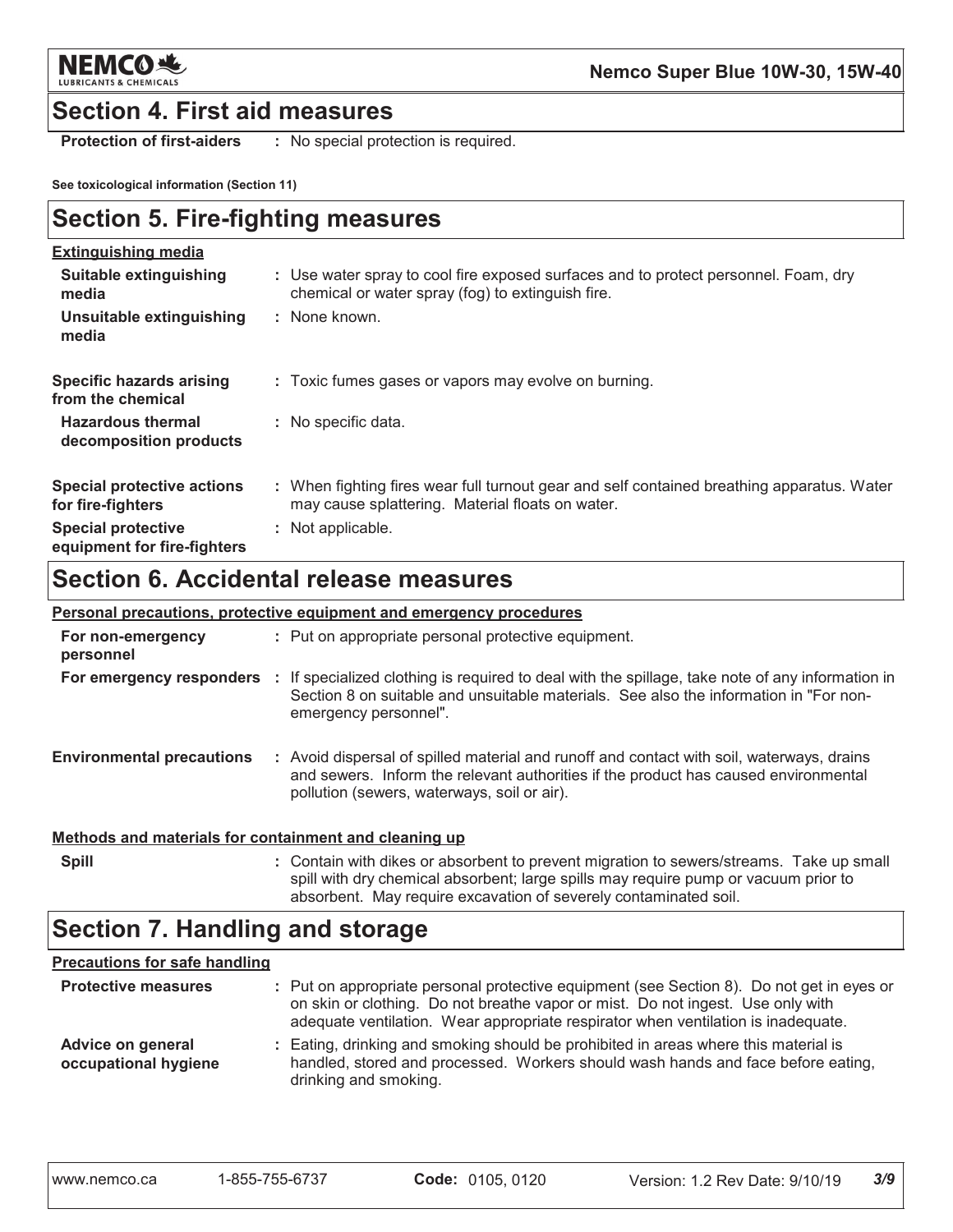

# **Section 7. Handling and storage**

| Conditions for safe storage, |
|------------------------------|
| including any                |
| incompatibilities            |

: Do not store above the following temperature: 113°C (235.4°F). Odorous and toxic fumes may form from the decomposition of this product if stored at excessive temperatures for extended periods of time. Store in accordance with local regulations. Store in a dry, cool and well-ventilated area, away from incompatible materials (see Section 10). Use appropriate containment to avoid environmental contamination.

### Section 8. Exposure controls/personal protection

#### **Control parameters**

| <b>Occupational exposure limits</b>                           |                        |     | TWA (8 hours)     |       | STEL (15 mins)           |                   | Ceiling |     |                          |       |                  |
|---------------------------------------------------------------|------------------------|-----|-------------------|-------|--------------------------|-------------------|---------|-----|--------------------------|-------|------------------|
| Ingredient                                                    | List name              | ppm | mg/m <sup>3</sup> | Other | ppm                      | mg/m <sup>3</sup> | Other   | ppm | mg/m <sup>3</sup>        | Other | <b>Notations</b> |
| Distillates (petroleum), hydrotreated<br>heavy paraffinic     | <b>US ACGIH 3/2015</b> |     | 5                 |       |                          |                   |         |     |                          |       | [a]              |
|                                                               | AB 4/2009              |     | 5                 |       |                          | 10                |         |     |                          |       | [b]              |
|                                                               | ON 7/2015              |     | 5                 |       | $\overline{\phantom{0}}$ | 10                |         |     | $\overline{a}$           |       | [b]              |
|                                                               | QC 1/2014              |     | 5                 |       |                          | 10                |         |     | $\overline{\phantom{a}}$ |       | [b]              |
| Residual oils (petroleum), solvent-<br>dewaxed                | <b>US ACGIH 3/2015</b> |     | 5                 |       | $\overline{a}$           |                   |         |     | ٠                        |       | [a]              |
|                                                               | AB 4/2009              |     | 5                 |       | $\overline{\phantom{0}}$ | 10                |         |     | $\overline{\phantom{a}}$ |       | [b]              |
|                                                               | ON 7/2015              |     | 5                 |       | $\overline{a}$           | 10                |         |     | $\overline{\phantom{a}}$ |       |                  |
|                                                               | QC 1/2014              |     | 5                 |       | $\overline{a}$           | 10                |         |     | $\overline{\phantom{a}}$ |       | id]<br>[b]       |
| Distillates (petroleum), solvent-<br>dewaxed heavy paraffinic | <b>US ACGIH 3/2015</b> |     | 5                 |       |                          |                   |         |     | $\overline{\phantom{a}}$ |       | [a]              |
|                                                               | AB 4/2009              |     | 5                 |       |                          | 10                |         |     | $\overline{\phantom{a}}$ |       |                  |
|                                                               | ON 7/2015              |     | 5                 |       | $\overline{a}$           | 10                |         |     | $\overline{\phantom{a}}$ |       | [b]<br>[b]       |
|                                                               | QC 1/2014              |     | 5                 |       | $\overline{a}$           | 10                |         |     | $\overline{\phantom{a}}$ |       |                  |
| Distillates (petroleum), solvent-<br>refined heavy paraffinic | US ACGIH 3/2015        |     | 5                 |       |                          |                   |         |     |                          |       | .<br>[b]<br>[a]  |
|                                                               | AB 4/2009              |     | 5                 |       | $\overline{a}$           | 10                |         |     | $\overline{\phantom{a}}$ |       | [b]              |
|                                                               | ON 7/2015              |     | 5                 |       |                          | 10                |         |     | $\overline{\phantom{a}}$ |       |                  |
|                                                               | QC 1/2014              |     | 5                 |       | $\overline{a}$           | 10                |         |     | $\overline{\phantom{a}}$ |       | [b]<br>[b]       |
| Distillates (petroleum), solvent-<br>refined light paraffinic | <b>US ACGIH 3/2015</b> |     | 5                 |       |                          |                   |         |     |                          |       | [a]              |
|                                                               | AB 4/2009              |     | 5                 |       | $\overline{a}$           | 10                |         |     | $\overline{\phantom{a}}$ |       |                  |
|                                                               | ON 7/2015              |     | 5                 |       |                          | 10                |         |     | $\overline{\phantom{a}}$ |       | [b]<br>[b]       |
|                                                               | QC 1/2014              |     | 5                 |       |                          | 10                |         |     | $\overline{\phantom{a}}$ |       | [b]              |

Form: [a]Inhalable fraction [b]Mist

| <b>Appropriate engineering</b><br><b>controls</b> |  | : Good general ventilation should be sufficient to control worker exposure to airborne<br>contaminants.                                                                                                                                                       |
|---------------------------------------------------|--|---------------------------------------------------------------------------------------------------------------------------------------------------------------------------------------------------------------------------------------------------------------|
| <b>Environmental exposure</b><br>controls         |  | : Emissions from ventilation or work process equipment should be checked to ensure<br>they comply with the requirements of environmental protection legislation.                                                                                              |
| <b>Individual protection measures</b>             |  |                                                                                                                                                                                                                                                               |
| <b>Hygiene measures</b>                           |  | : Wash hands, forearms and face thoroughly after handling chemical products, before<br>eating, smoking and using the lavatory and at the end of the working period. Ensure<br>that eyewash stations and safety showers are close to the workstation location. |
| <b>Eye/face protection</b>                        |  | : Recommended: Splash goggles and a face shield, where splash hazard exists.                                                                                                                                                                                  |
| <b>Skin protection</b>                            |  |                                                                                                                                                                                                                                                               |
| <b>Hand protection</b>                            |  | : 4 - 8 hours (breakthrough time): Nitrile gloves.                                                                                                                                                                                                            |
| <b>Body protection</b>                            |  | : Recommended: Long sleeved coveralls.                                                                                                                                                                                                                        |
| Other skin protection                             |  | : Recommended: Impervious boots.                                                                                                                                                                                                                              |
| <b>Respiratory protection</b>                     |  | : If ventilation is inadequate, use a NIOSH-certified respirator with an organic vapor<br>cartridge and P95 particulate filter.                                                                                                                               |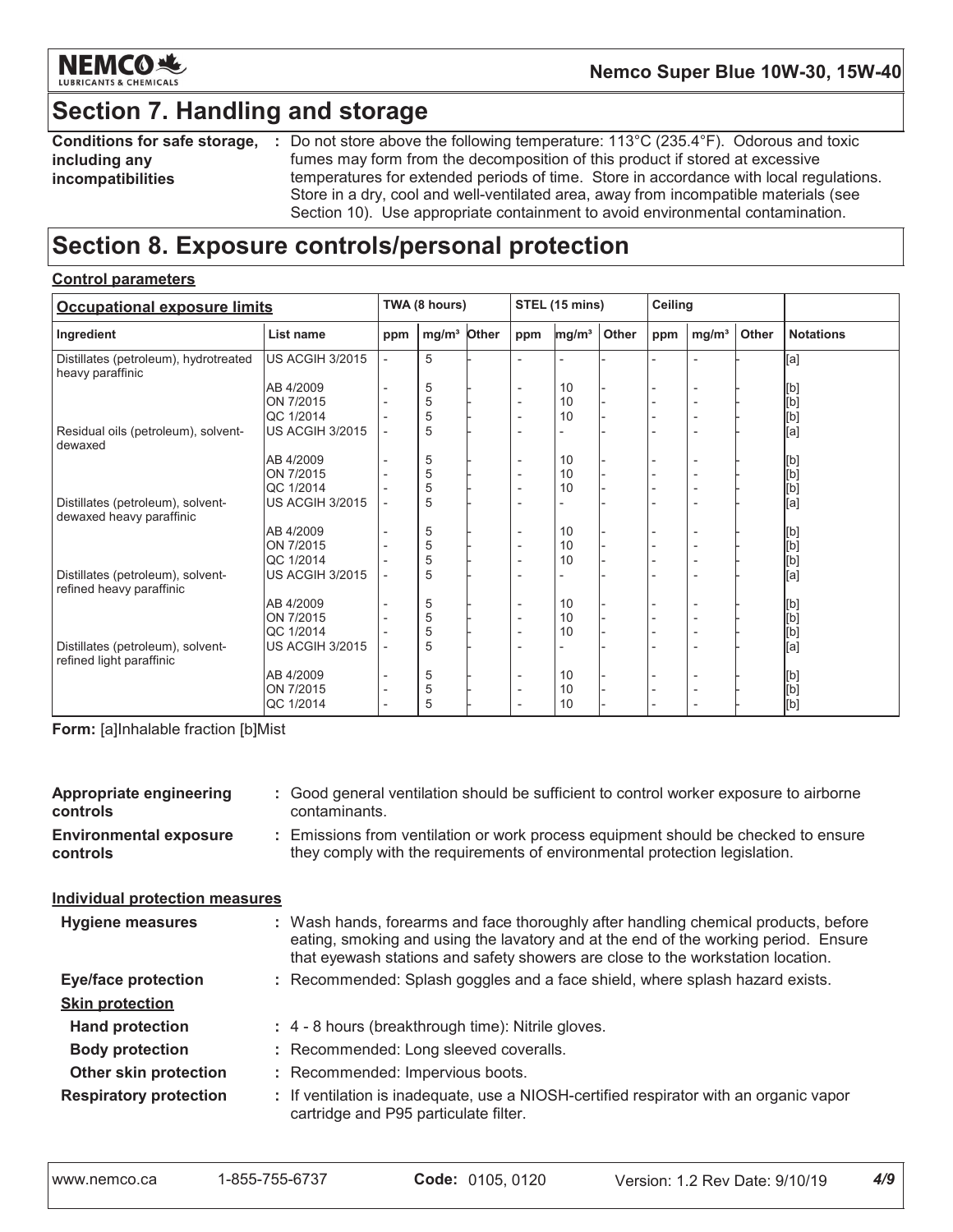

# Section 9. Physical and chemical properties

#### **Appearance**

| <b>Physical state</b>                             | $:$ Liquid.                                                        |
|---------------------------------------------------|--------------------------------------------------------------------|
| Color                                             | $:$ Blue.                                                          |
| Odor                                              | $:$ Mild.                                                          |
| <b>Odor threshold</b>                             | : Not available.                                                   |
| рH                                                | : Not available.                                                   |
| <b>Freezing point</b>                             | : Not available.                                                   |
| <b>Boiling point</b>                              | : Not available.                                                   |
| <b>Flash point</b>                                | : Closed cup: $>205^{\circ}$ C                                     |
| <b>Evaporation rate</b>                           | : Not available.                                                   |
| <b>Flammability (solid, gas)</b>                  | : Not available.                                                   |
| Lower and upper explosive<br>(flammable) limits   | $:$ Not available.                                                 |
| Vapor pressure                                    | : < 0.13 kPa (< 1 mm Hg) (68°F)                                    |
| Vapor density                                     | : Not available.                                                   |
| <b>Relative density</b>                           | $: 0.88$ to 0.89                                                   |
| Solubility in water                               | : Insoluble in water.                                              |
| <b>Partition coefficient: n-</b><br>octanol/water | $:$ Not available.                                                 |
| <b>Auto-ignition temperature</b>                  | : Not available.                                                   |
| <b>Decomposition temperature</b>                  | : Not available.                                                   |
| <b>Viscosity</b>                                  | Kinematic: 11.6, 15.3 cSt (100°C)<br>Kinematic: 76, 117 cSt (40°C) |

# **Section 10. Stability and reactivity**

| <b>Reactivity</b>                            | : No specific test data related to reactivity available for this product or its ingredients.              |
|----------------------------------------------|-----------------------------------------------------------------------------------------------------------|
| <b>Chemical stability</b>                    | : The product is stable.                                                                                  |
| <b>Possibility of hazardous</b><br>reactions | : Under normal conditions of storage and use, hazardous reactions will not occur.                         |
| <b>Conditions to avoid</b>                   | : No specific data.                                                                                       |
| Incompatible materials                       | : Reactive or incompatible with the following materials: oxidizing materials.                             |
| <b>Hazardous decomposition</b><br>products   | : Under normal conditions of storage and use, hazardous decomposition products should<br>not be produced. |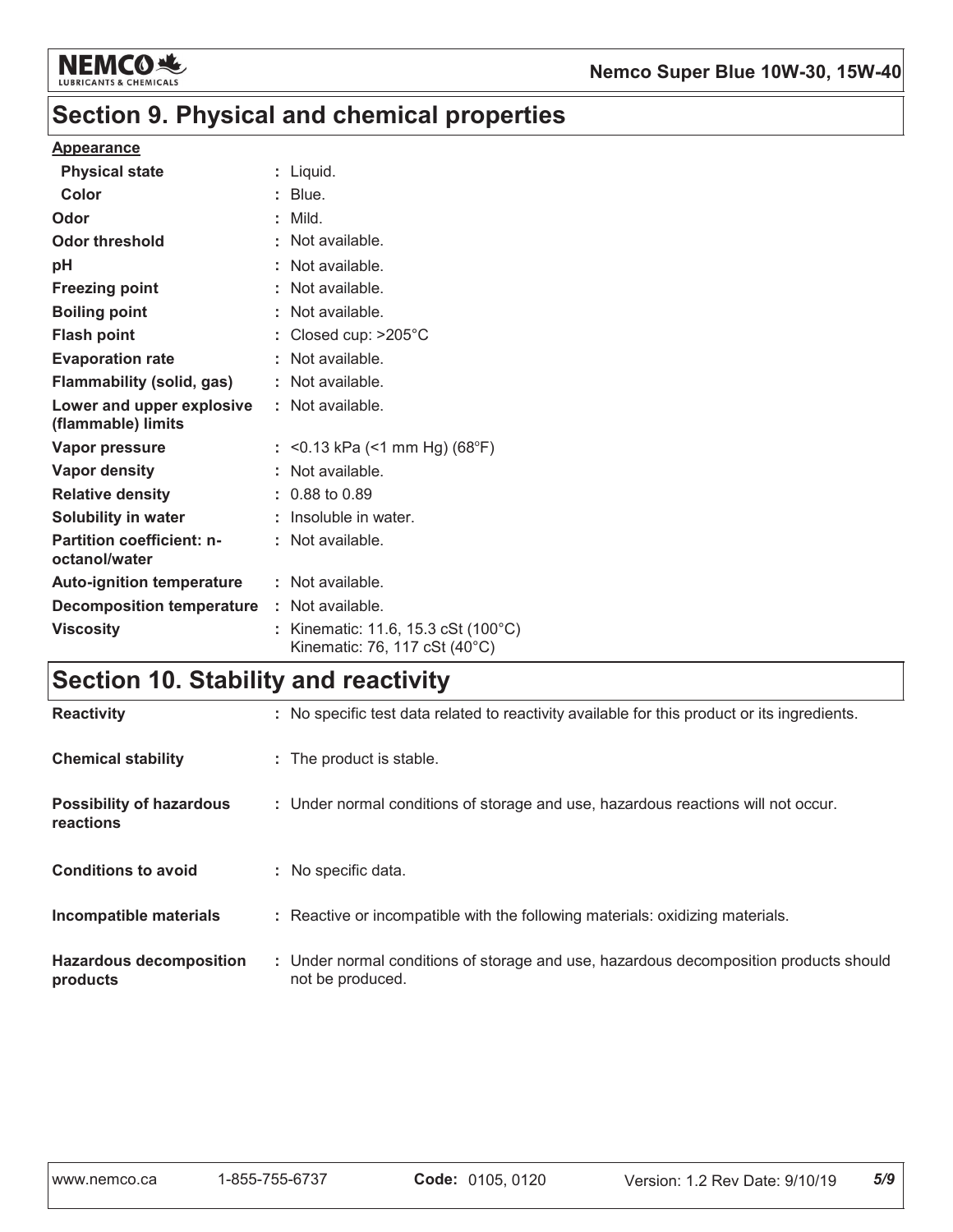

### **Section 11. Toxicological information**

#### Information on toxicological effects

#### **Acute toxicity**

There is no data available.

#### **Irritation/Corrosion**

There is no data available.

#### **Sensitization**

There is no data available.

#### **Mutagenicity**

There is no data available.

### Carcinogenicity

### **Classification**

| Product/ingredient name                                       | <b>OSHA IARC</b> | <b>INTP</b> | <b>ACGIH EPA</b> | <b>NIOSH</b> |
|---------------------------------------------------------------|------------------|-------------|------------------|--------------|
| Distillates (petroleum), solvent-<br>refined light paraffinic |                  |             | A4               |              |

#### **Reproductive toxicity**

There is no data available.

#### **Teratogenicity**

There is no data available.

#### Specific target organ toxicity (single exposure)

There is no data available.

#### Specific target organ toxicity (repeated exposure)

There is no data available.

#### **Aspiration hazard**

There is no data available.

| Information on the likely | : Dermal contact. Eye contact. Inhalation. Ingestion |
|---------------------------|------------------------------------------------------|
| routes of exposure        |                                                      |

#### **Potential acute health effects**

| Eye contact         | : No known significant effects or critical hazards. |
|---------------------|-----------------------------------------------------|
| <b>Inhalation</b>   | : No known significant effects or critical hazards. |
| <b>Skin contact</b> | : No known significant effects or critical hazards. |
| Ingestion           | : No known significant effects or critical hazards. |

#### Symptoms related to the physical, chemical and toxicological characteristics

| Eye contact         | : Adverse symptoms may include the following: pain or irritation, watering, redness.  |
|---------------------|---------------------------------------------------------------------------------------|
| <b>Inhalation</b>   | : Adverse symptoms may include the following: respiratory tract irritation, coughing. |
| <b>Skin contact</b> | : Adverse symptoms may include the following: irritation, redness.                    |
| Ingestion           | : No known significant effects or critical hazards.                                   |

#### Delayed and immediate effects and also chronic effects from short and long term exposure

| <b>Short term exposure</b>            |                                                     |
|---------------------------------------|-----------------------------------------------------|
| <b>Potential immediate</b><br>effects | : No known significant effects or critical hazards. |
| <b>Potential delayed effects</b>      | : No known significant effects or critical hazards. |
| Long term exposure                    |                                                     |
|                                       |                                                     |

Code: 0105, 0120 www.nemco.ca 1-855-755-6737 Version: 1.2 Rev Date: 9/10/19  $6/9$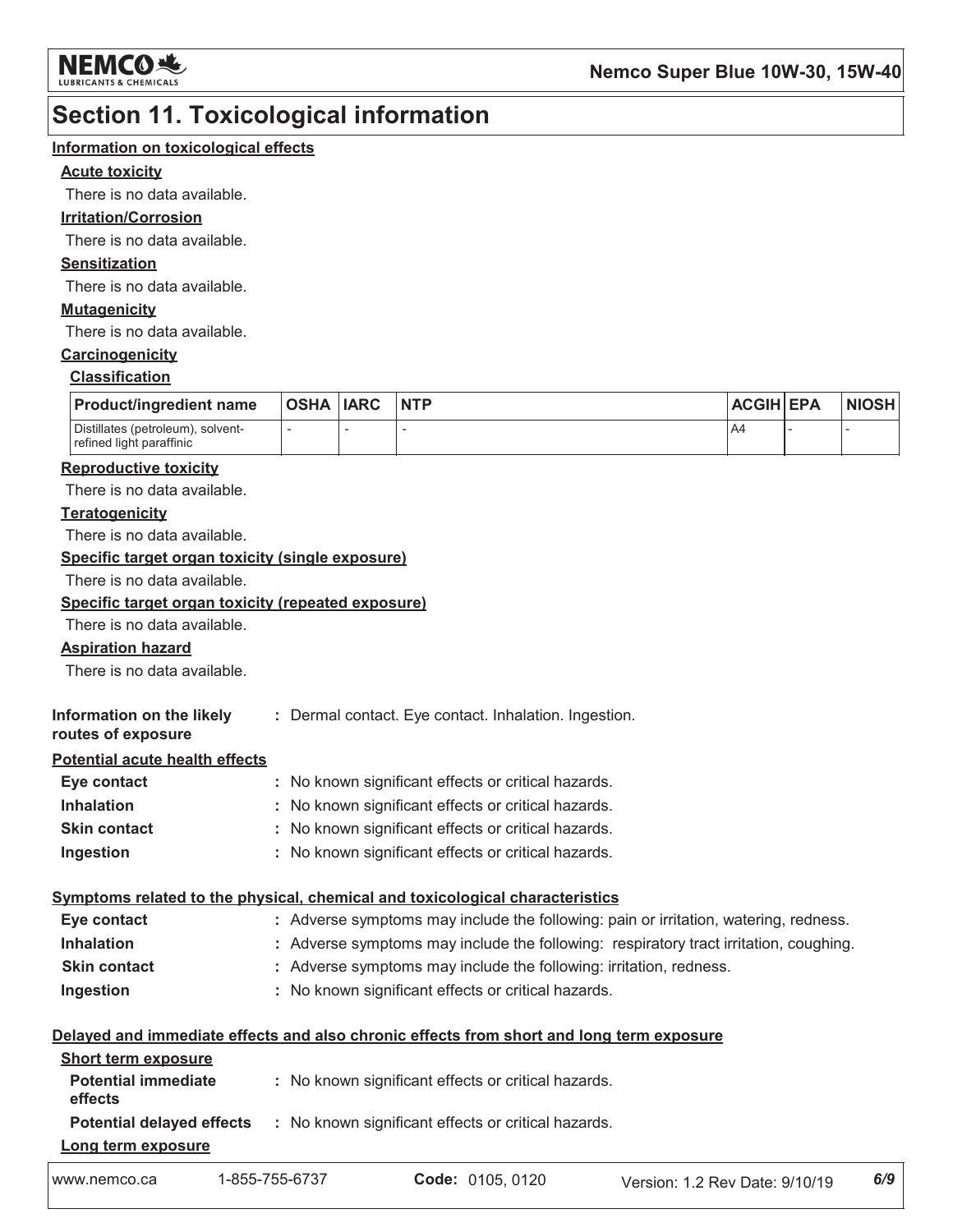

### **Section 11. Toxicological information**

| <b>Potential immediate</b><br>effects   | : No known significant effects or critical hazards. |
|-----------------------------------------|-----------------------------------------------------|
| <b>Potential delayed effects</b>        | : No known significant effects or critical hazards. |
| <b>Potential chronic health effects</b> |                                                     |
| General                                 | : No known significant effects or critical hazards. |
| Carcinogenicity                         | : No known significant effects or critical hazards. |
| <b>Mutagenicity</b>                     | : No known significant effects or critical hazards. |
| <b>Teratogenicity</b>                   | : No known significant effects or critical hazards. |
| <b>Developmental effects</b>            | : No known significant effects or critical hazards. |
| <b>Fertility effects</b>                | : No known significant effects or critical hazards. |
|                                         |                                                     |

#### **Numerical measures of toxicity**

#### **Acute toxicity estimates**

There is no data available.

### **Section 12. Ecological information**

#### **Toxicity**

There is no data available.

#### Persistence and degradability

There is no data available.

#### **Bioaccumulative potential**

| <b>Product/ingredient name</b>                                | $LogP_{ow}$ | <b>BCF</b> | <b>Potential</b> |
|---------------------------------------------------------------|-------------|------------|------------------|
| Distillates (petroleum), solvent-<br>refined heavy paraffinic | 3.9 to 6    |            | high             |

#### **Mobility in soil**

| <b>Soil/water partition</b>    | : There is no data available. |
|--------------------------------|-------------------------------|
| coefficient (K <sub>oc</sub> ) |                               |

**Other adverse effects** : No known significant effects or critical hazards.

# **Section 13. Disposal considerations**

**Disposal methods** 

: Disposal of this product, solutions and any by-products should comply with the requirements of environmental protection and waste disposal legislation and any regional local authority requirements.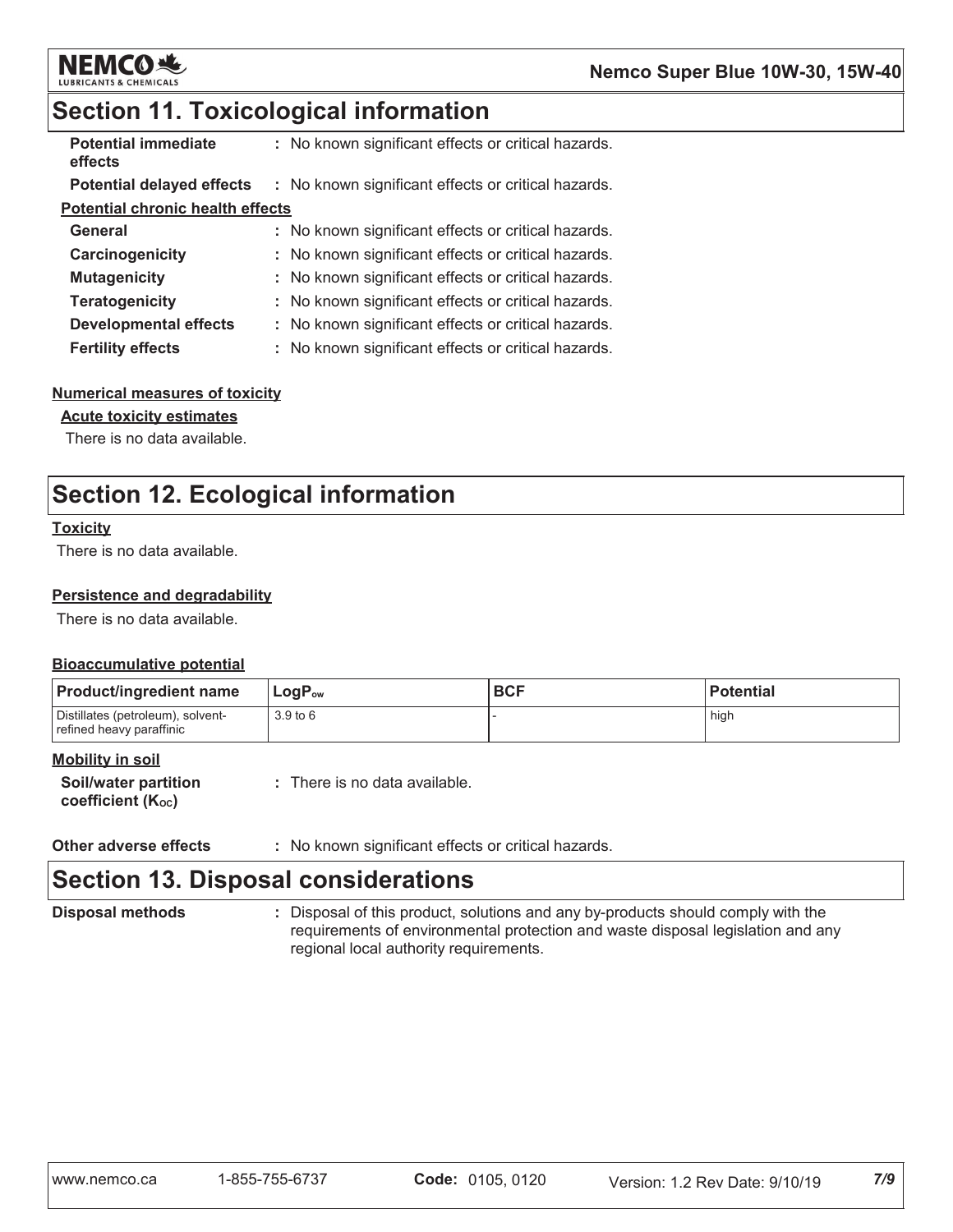

### **Section 14. Transport information**

|                                      | <b>TDG</b>               | <b>IMDG</b>              | <b>IATA</b>    |
|--------------------------------------|--------------------------|--------------------------|----------------|
| <b>UN number</b>                     | Not regulated.           | Not regulated.           | Not regulated. |
| <b>UN proper</b><br>shipping name    | $\overline{a}$           |                          |                |
| <b>Transport</b><br>hazard class(es) | $\qquad \qquad$          |                          |                |
| <b>Packing group</b>                 | $\overline{\phantom{a}}$ | $\overline{\phantom{0}}$ | -              |
| <b>Environmental</b><br>hazards      | No.                      | No.                      | No.            |
| <b>Additional</b><br>information     | $\overline{\phantom{0}}$ |                          |                |

**AERG** : Not applicable

Special precautions for user : Transport within user's premises: always transport in closed containers that are upright and secure. Ensure that persons transporting the product know what to do in the event of an accident or spillage.

# **Section 15. Regulatory information**

| <b>Canadian lists</b>        |                                                                                      |
|------------------------------|--------------------------------------------------------------------------------------|
| <b>Canadian NPRI</b>         | : None of the components are listed.                                                 |
| <b>CEPA Toxic substances</b> | : None of the components are listed.                                                 |
| <b>Canada inventory</b>      | : Not determined.                                                                    |
| <b>International lists</b>   |                                                                                      |
| <b>National inventory</b>    |                                                                                      |
| <b>Australia</b>             | : All components are listed or exempted.                                             |
| China                        | : Not determined.                                                                    |
| <b>Europe</b>                | : Not determined.                                                                    |
| Japan                        | : Japan inventory (ENCS): Not determined.<br>Japan inventory (ISHL): Not determined. |
| <b>Malaysia</b>              | : Not determined.                                                                    |
| <b>New Zealand</b>           | : All components are listed or exempted.                                             |
| <b>Philippines</b>           | : Not determined.                                                                    |
| <b>Republic of Korea</b>     | : Not determined.                                                                    |
| Taiwan                       | : All components are listed or exempted.                                             |
|                              |                                                                                      |